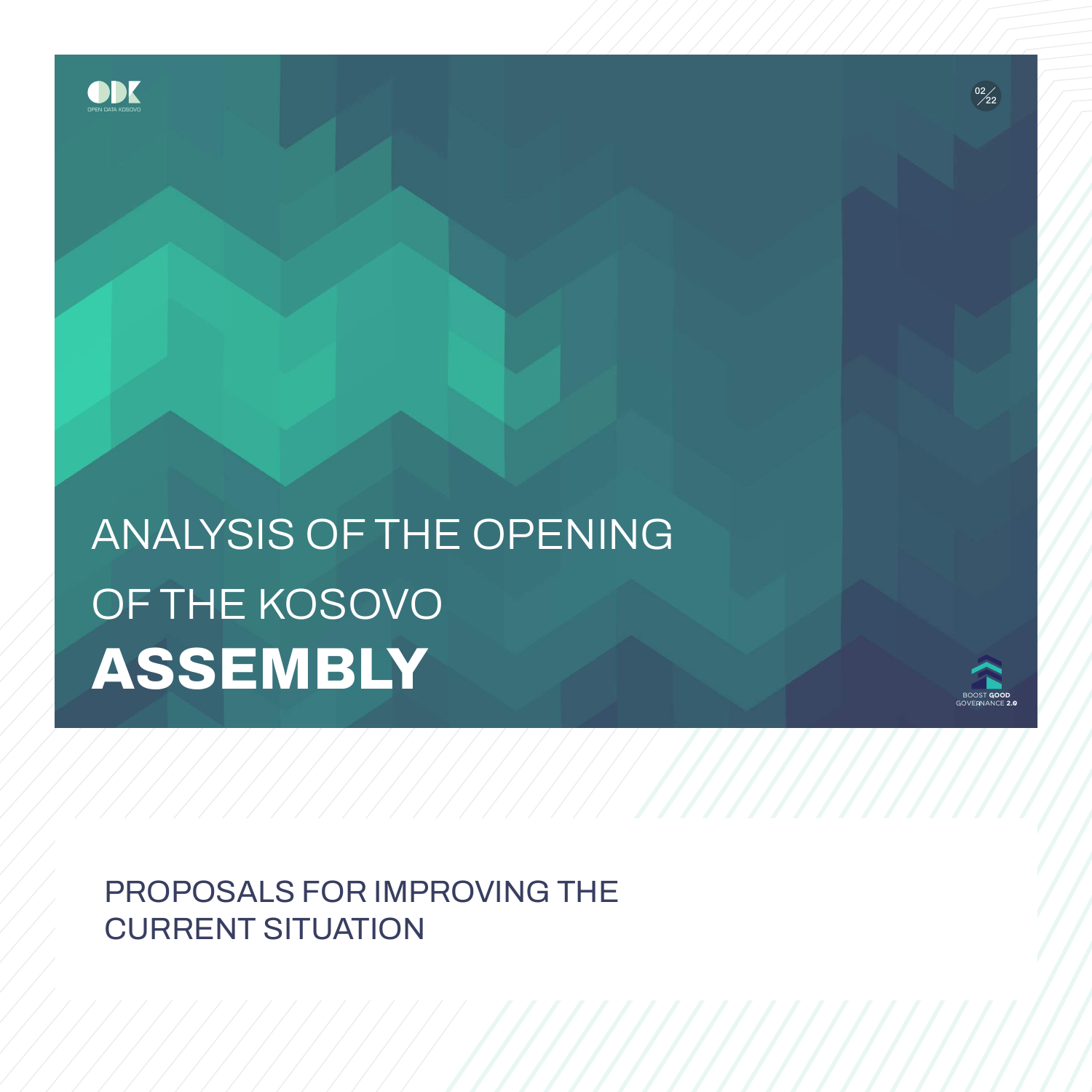## **ABOUT THE PUBLICATION**

This Document was developed as part of the project 'Boost Good Governance 2.0', supported by the National Endowment for Democracy (NED), and implemented by **Open Data Kosovo (ODK).** 

# **AUTHORS**

**Dafina Olluri and Delvina Haxhijaha** 

# SË KUVENDIT NË KUVENDIT NË KUVENDIT NË KUVENDIT NË KUVENDIT NË KUVENDIT NË KUVENDIT NË KUVENDIT NË KUVENDIT NË<br>SERIES E SERIES E SERIES E SERIES E SERIES E SERIES E SERIES E SERIES E SERIES E SERIES E SERIES E SERIES E SE **LANGUAGE VERSIONS**

**ALB, ENG, SRB**

#### Finalized in February, 2022 © ODK

The views expressed in this document are the sole responsibility of the authors and do not necessarily represent the official position of the NED. Reproduction and translation for non-commercial purposes are authorized, provided the source is known and the publisher is notified in advance and a copy is sent.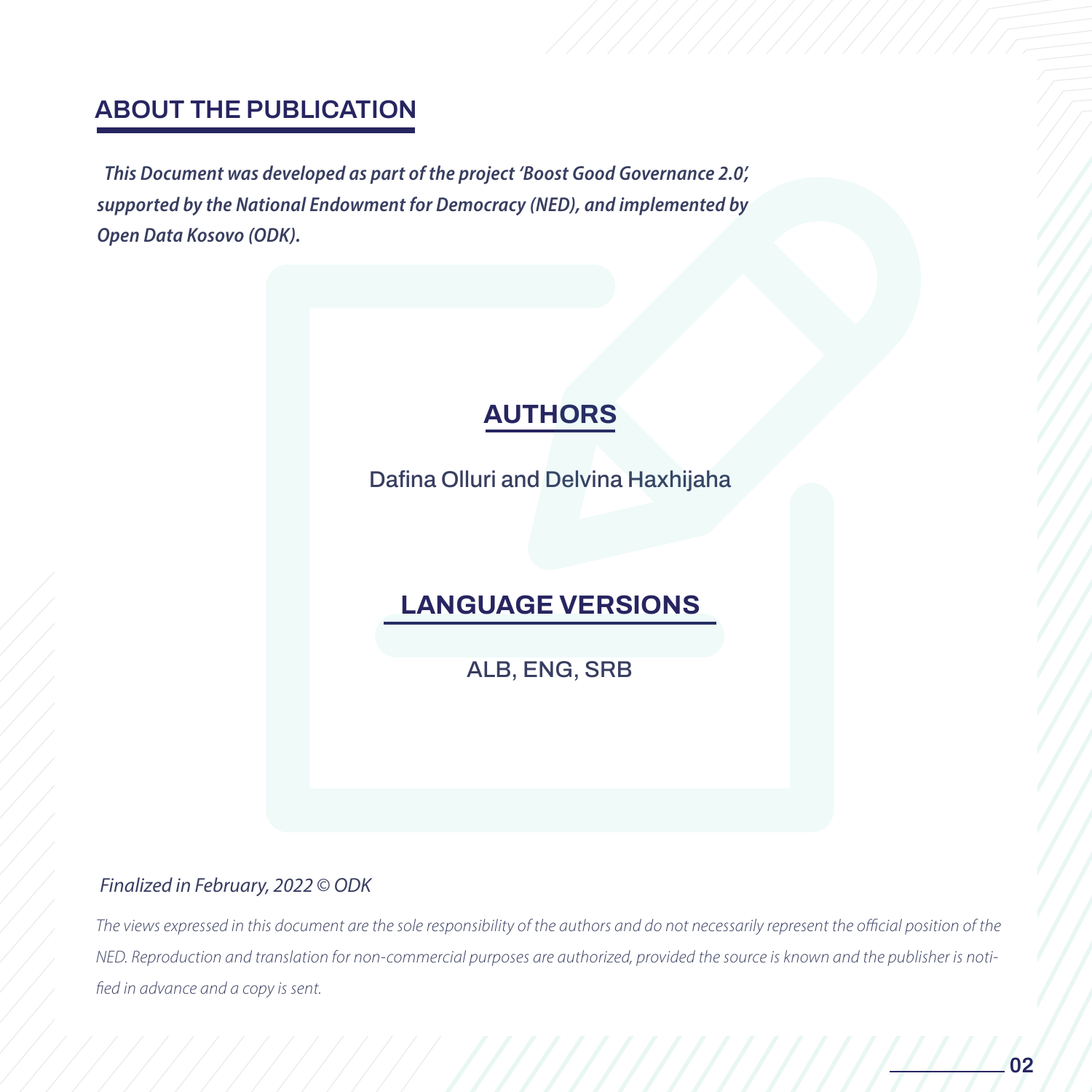#### **INTRODUCTION**

 The analysis conducted by ODK over the years, which have monitored and evaluated the openness and transparency of the work of the Assembly in Kosovo, clearly reveals that legislative transparency in a democracy can improve the performance of parliamentarians. In a democracy, the impetus for performance improvement is created by continuous communication and cooperation with citizens. Therefore, this analysis has been compiled in order to highlight the level of transparency, institutional openness, and responsibility of the Kosovo Assembly during 2020.

 By using the Analysis practices developed for the Opening of the Kosovo Assembly during 2019, the analysis of the practical policy proposal is again the result of an extensive research based on the scientific methodology conducted by Open Data Kosovo in recent months. The purpose of this comprehensive research is to provide a detailed overview of the situation in Kosovo, and to contribute to the implementation of the public administration reform. This document also aims to strengthen the principles of good governance and help institutions implement them more effectively in their work.

 $\frac{1}{2}$ the level of openness and recommendations for improvement for 2020. The methodology and its indicators have<br>been continuously improved and adapted to the requirements of the respective year. This policy document also produces a comparative element where ODK has drafted an analysis, including the progress shown over the last<br>two years. Following an assessment of the goal proposed last year, respectively in 2019, this paper presents the analysis of been continuously improved and adapted to the requirements of the respective year. This policy document also two years.

 Institutional openness should be the policy of all governments in the region and must be formulated and treated equally as other important policies. Such a policy should maintain its objectivity in this matter, and should not be influenced in any case by current political decisions or other political elements.

policy proposal document is ad<br>if they carefully consider its re This policy proposal document is addressed to the Assembly and decision makers who can benefit from this document, if they carefully consider its results and recommendations. The document can also be useful for representatives of international organizations, and colleagues from the NGO sector dealing with these issues.

 ODK has observed the principles of research transparency and presented all its details and results to the institutions. ODK remains open to any suggestions, constructive criticism, and discussion regarding this policy document.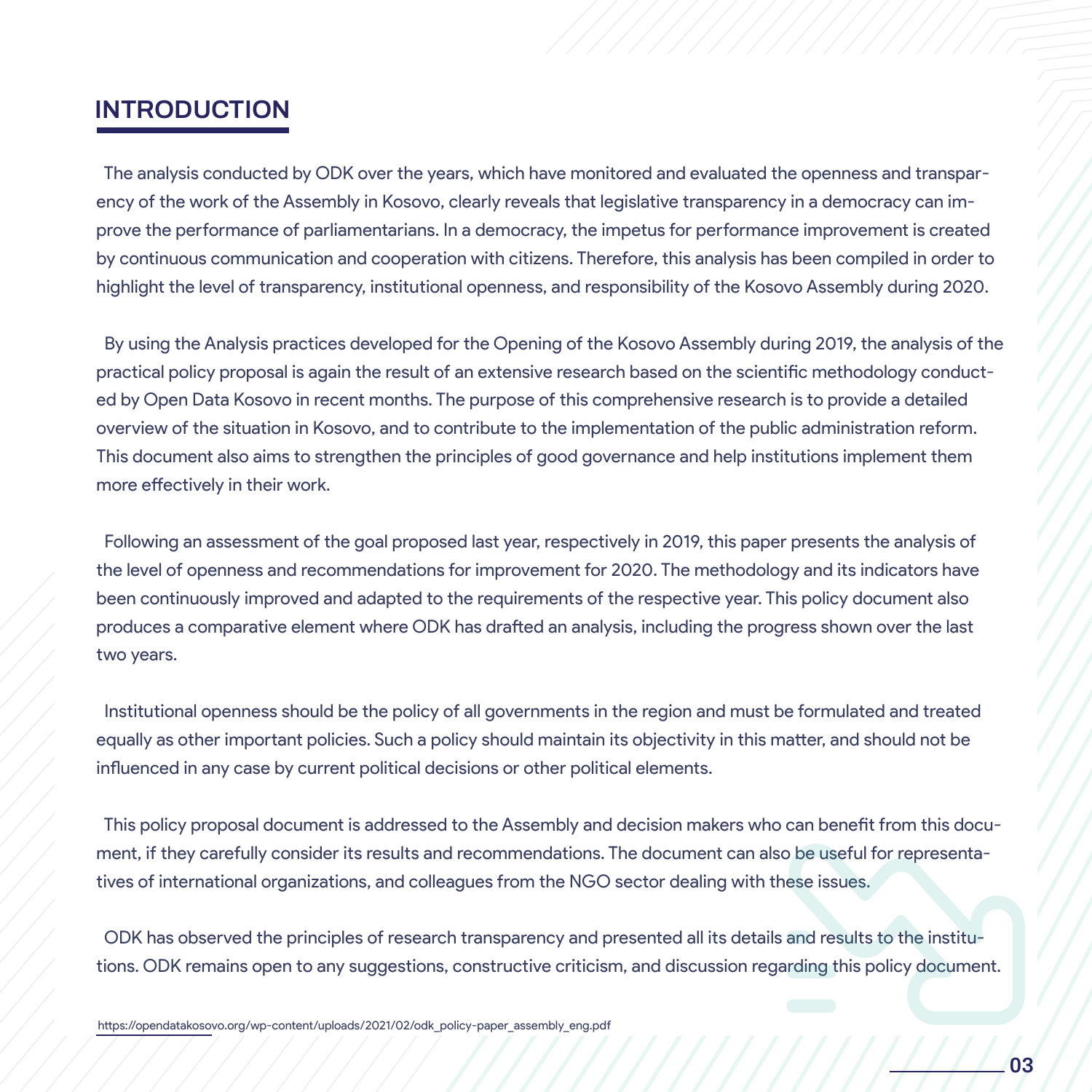## **RESEARCH METHODOLOGY**

This analysis tracked the level of obtaining information from the Regional Openness Index, which measures the extent to which institutions of the Western Balkan countries are open to citizens and society, and is based on the following four principles:

- *transparency,*
- *accessibility,*
- *integrity and*
- *awareness.*

questions, other sources of public information and was performed from the period of May 2021 until<br>tions was developed based on the results of the r By following international standards, recommendations, and examples of good practice, these principles are further developed through specific, quantitative and qualitative indicators. Such principles are assessed on the basis of: access to information on the official websites of institutions, the quality of the legal framework for specific questions, other sources of public information and questionnaires submitted to the institutions. Following the data collection, a data verification model was utilized, which resulted in a standard error of +/- 3%. The evaluation was performed from the period of May 2021 until the end of October 2021. A set of recommendations for institutions was developed based on the results of the research.

The principle of **Transparency** red The principle of *Transparency* requires that organizational information, budget, and public procurement procedures are made available to the public, as well as published and updated regularly. *Accessibility* relates to ensuring and adhering to procedures for free access to information, improving the availability of information through public debates, and strengthening interactions with citizens. *Integrity* incorporates the elements of preventing corruption, enforcing the code of ethics, and lobbying. The last principle, *Awareness,* refers to monitoring and evaluation of policies implemented by institutions.

The availability of information on government policies and actions, a clear feeling of organizational responsibility and an assurance that governments are administered efficiently and without systemic corruption, are important components of transparent governance. Therefore, all four of the above-mentioned principles, as part of the Regional Openness Index, assist in defining, presenting, and evaluating work and good political will towards transparency.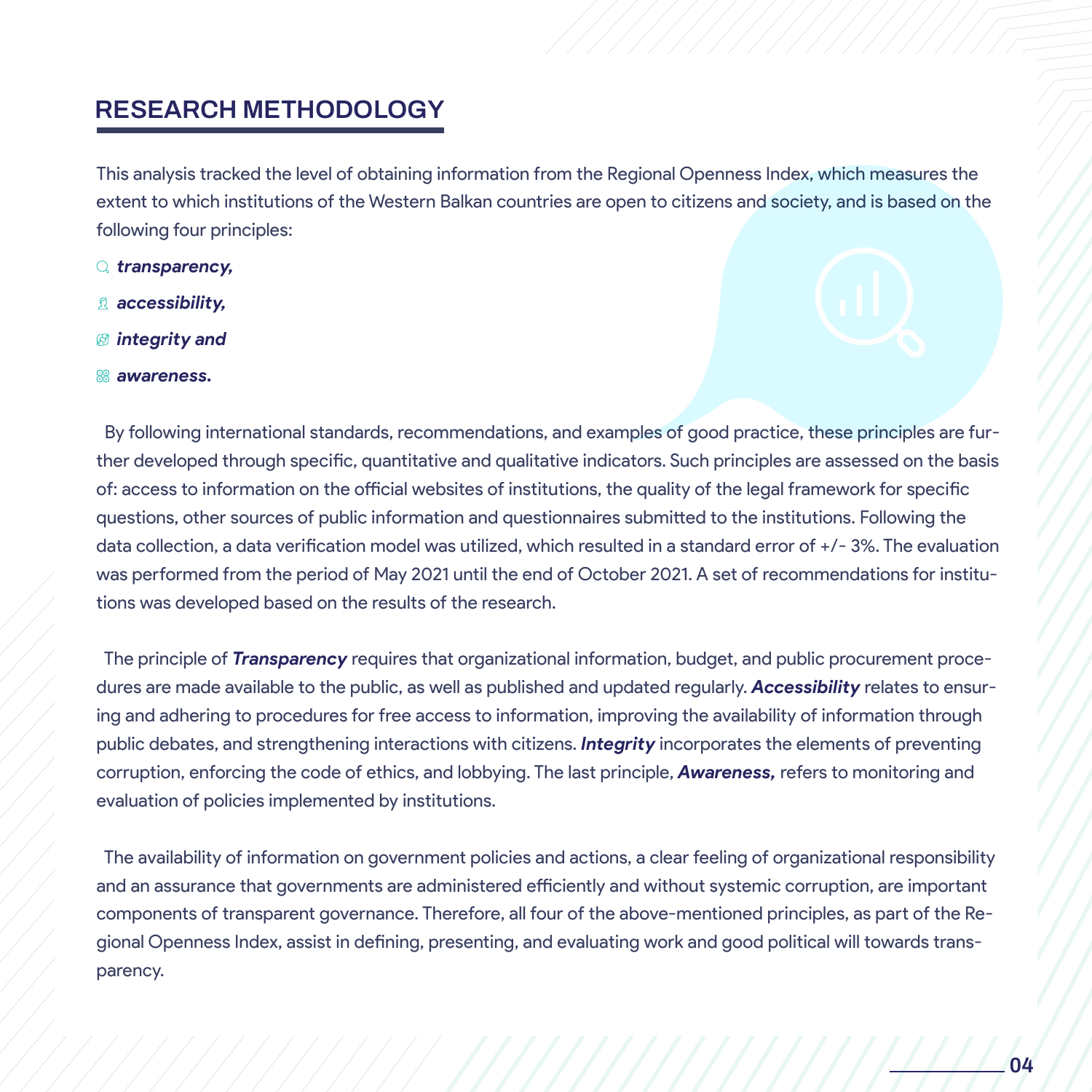## **OPENING OF THE ASSEMBLY IN 2019**

 The Assembly of Kosovo scored an overall result of 80.5% in terms of opening in 2019. Such a result shows great improvement of this institution over the years. As there is always room for improvement, this result indicates that the Assembly has increased its openness over the years. When it was first measured in 2016, the Assembly of Kosovo scored 60% in terms of the indicators, and now, the result shows improvement due to the efforts made over the years. If we would compare this result in a regional context, the Assembly of Kosovo has a lot to do in terms of its opening. However, in the national context, such an improvement is satisfactory. The results of the index were achieved by taking into account the four Principles for Openness of the Assembly, which includes: transparency, accessibility, integrity and awareness. In the following section, a detailed explanation of the main principles and outcomes of the Assembly in the above areas will be described.

#### **OPENING OF THE ASSEMBLY IN 2020**

When first measured in 2016, the Assembly of Kos opening in 2020. The Assembly of Kosovo scored<br>comparent, 100% on the principle of integrity on provide a detailed explanation of the When first measured in 2016, the Assembly of Kosovo scored 60% in terms of the indicators, and now, the result shows improvement due to the efforts made over the years - i.e. marked an overall result of 88% in terms of the opening in 2020. The Assembly of Kosovo scored 72% on the principle of accessibility, 91% on the awareness component, 100% on the principle of integrity and 91% on the principle of transparency. The following section will provide a detailed explanation of the main principles and outcomes of the Assembly in the above areas.

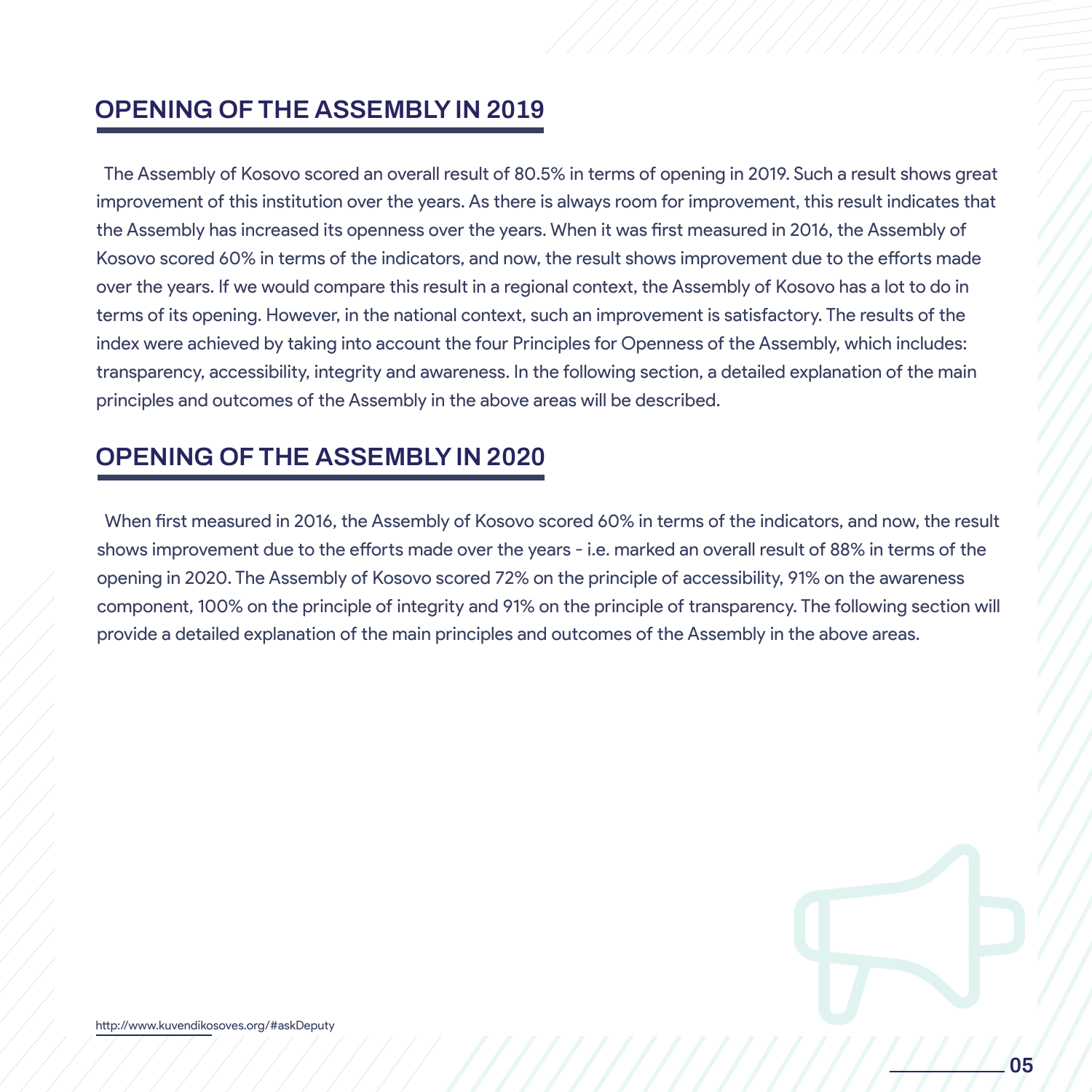### ACCESSIBILITY (72%)

In comparison to the results in 2019, the Assembly of Kosovo has marked an improvement in the principle of Accessibility. However, there is still work to be done in setting up and improving this component in the future. The Accessibility component assesses the degree of citizen participation, CSOs, and other stakeholders in the work of the Assembly, including but not limited to the Freedom of Information Act and other existing regulations.

that the Assembly continues to have a person responsible for handling requests for access to public documents,<br>who eneards a research la execute of time responsible to requests are provided in the Law on Access to Public **SECURENT NË KUVENDIT NË KUVENDIT NË KURËT NË KURËT NË KURËT NË KURËT NË KURËT NË KURËT NË KURËT NË KURËT NË KU<br>SË KUVENDIT NË KURËT NË KURËT NË KURËT NË KURËT NË KURËT NË KURËT NË KURËT NË KURËT NË KURËT NË KURËT NË KURËT**  In theory, public consultation provides an opportunity for the interests of a more diverse group of the public to gain access to political power and to participate when it is exercised. Currently, the official website of the Assembly of Kosovo allows interested parties to send letters directly to the selected MP to address any specific issues of interest to the party. In addition, ODK is continuing the cooperation with the Assembly of Kosovo to develop the digital solution - E-participation, which will enable direct communication between the general public and MPs. Also during this year, the Assembly of Kosovo is active in updating the website and social network pages of the Institution, publishing announcements about decisions, activities and the work of the Assembly. It is worth noting who spends a reasonable amount of time responding to requests - as provided in the Law on Access to Public Documents.

During this evaluation year, the Content appointment, the highest posit<br>ing the implementation of the Law During this evaluation year, the Commissioner of the Information and Privacy Agency was appointed, and prior to her appointment, the highest position was that of the Executive Director. This Agency is responsible for overseeing the implementation of the Law on Access to Public Documents and the Law on Personal Data Protection, and in accordance with this law, the Agency is accountable to the Assembly of the Republic of Kosovo.

atives of the Assembly of Kos<br>ns. Pursuant to the Law on Ac This time it was also considered important to provide and develop more training for the staff of the Assembly in terms of the importance and provision of access to public information. According to a survey carried out by representatives of the Assembly of Kosovo, the staff of the Assembly of Kosovo has participated in several training sessions. Pursuant to the Law on Access to Public Documents, the Information and Privacy Agency must cooperate with the institutions responsible for organizing and holding trainings for public officials on access to public documents and for the effective implementation of this law.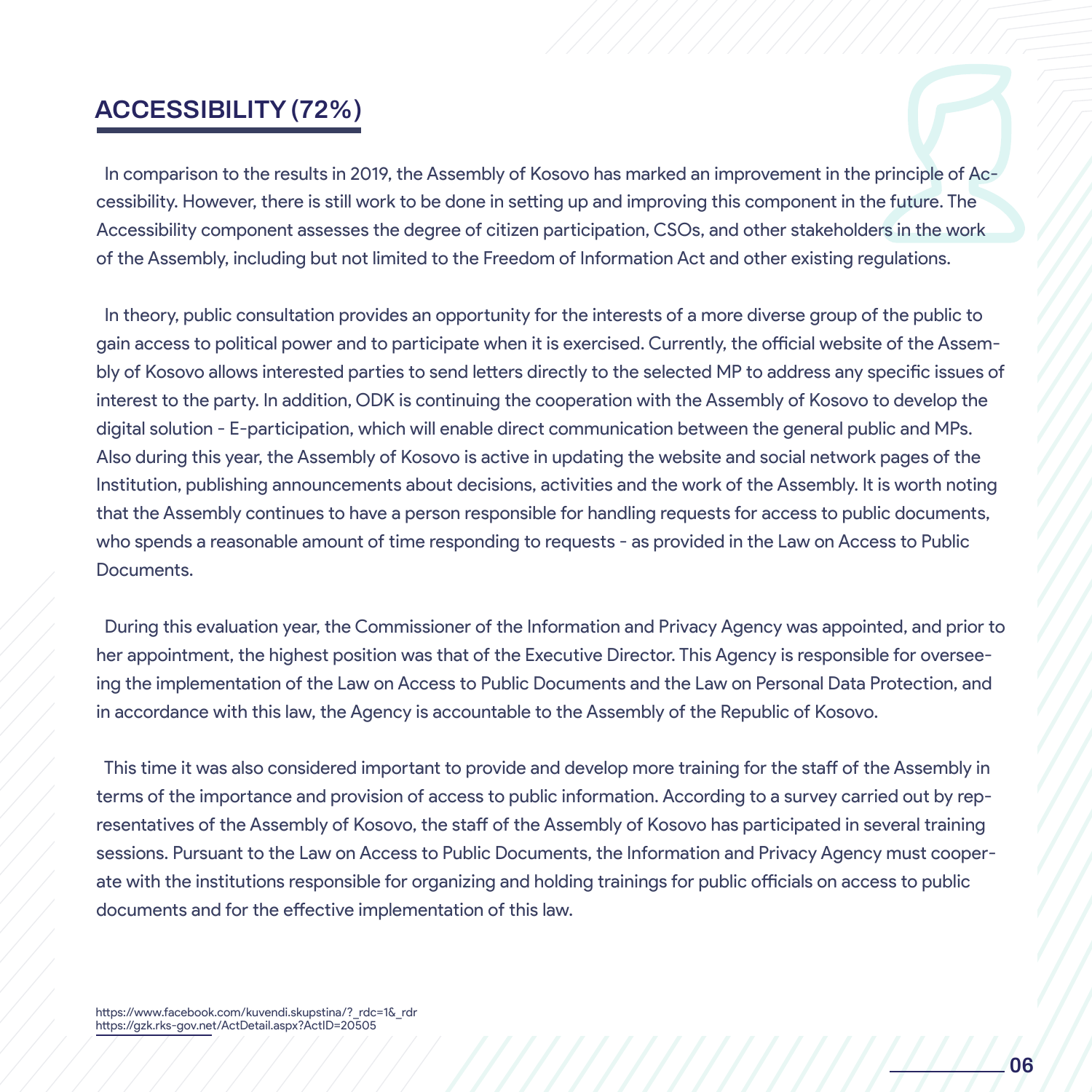What is currently lacking in terms of the participation and engagement of citizens in Kosovo, which will directly increase the use, is the approval of the Electronic Petition with the Assembly of Kosovo. Such an area is essential for enhancing the role of openness within the parliament and belongs to the accessibility component. In order to develop an electronic petition, the law on electronic petitions must be approved, which would also deal with data privacy and other related issues. The electronic request would increase the number of individuals creating petitions without having the need to collect signatures on the "street". This is why, even this year, Kosovo scored zero points in the three indicators, which relates to the electronic petition. Nevertheless, the electronic petition continues to remain a promising area in terms of institutional openness, participation, and civic engagement.

The Assembly of Kosovo continues to maintain a good relationship with civil society, as provided also by the rules of procedure of parliamentary committees (Rules of Procedure, Article 65). The Informal Assembly Group on Transparency and Accountability continues its commitment to increasing transparency and accountability in the Assembly, working with CSOs, MPs, public officials, international organizations, and citizens throughout this process.

#### **AWARENESS** (91%) **AWARENESS (91%)**

The Awareness component is one of the components that has continued to mark a significant increase for this<br>The Awareness component is one of the components that has continued to mark a significant increase for this year. According to the results for the<br>although they are rarely applied in the<br>planning the Assembly bas made of year. According to the results for this period, there are several regulatory impact assessment (RIA) mechanisms, although they are rarely applied in the work of the Assembly and in the drafted regulations. In terms of strategic planning, the Assembly has made developments as it assesses the impacts that may come as a result of existing legal acts and is prepared to improve and facilitate the work.

pation of experts in question i<br>nents that affect their lives in It is also worth noting that Parliamentary Committees have continued to receive evaluations and consultations from external experts on specific topics in order to obtain guidance and information on issues of interest. The participation of experts in question in public hearings has also continued - thus making citizens aware of the developments that affect their lives in terms of the work of the Assembly.

 It is important to highlight that as part of the parliamentary monitoring sub-sector, the representatives of the Executive Presidency continue to be responsible regarding the participation and can be brought to the Assembly to answer questions from MPs.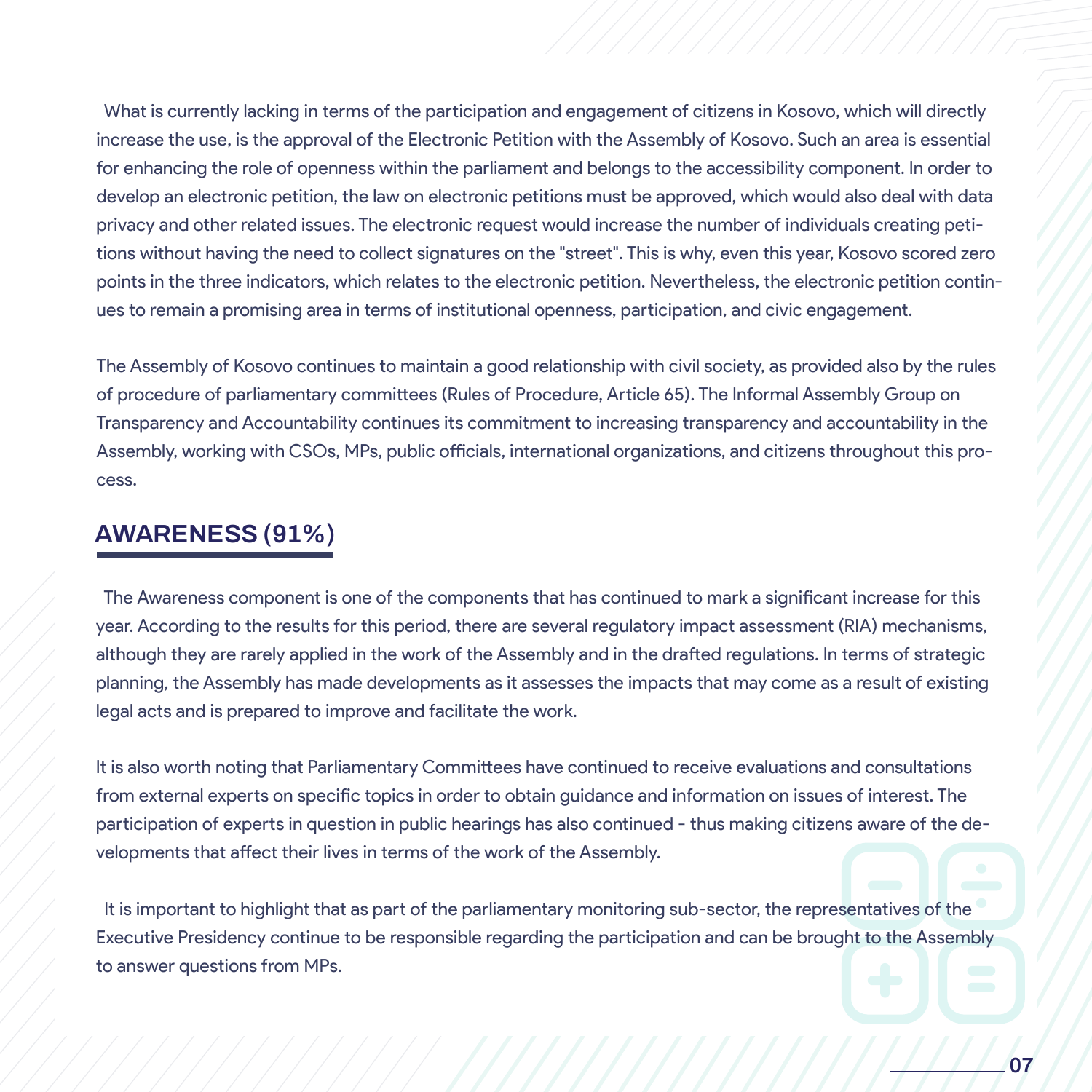Furthermore, there is a procedure for conducting the Motion of No Confidence, and parliamentary groups or MPs may also file interpellation petitions to consider issues related to the work of the government or a ministry. Additionally, parliamentary activities and hearings are recorded in most cases, and they are open to the public and remain archived. This also meets the requirements of the principle of awareness, making stakeholders aware and informing them of the work of the Assembly.

## **INTEGRITY (100%)**

 The highest score in this year's evaluation has been achieved for the Integrity component, where the Assembly of Kosovo has scored 100%. This component combines principles and regulations on preventing corruption and enforcing a code of ethics and integrity in lobbying processes.

debts of about 5000 public officials of the country who are obliged to declare their property. Therefore, the finor<br>mation on assets, sources of income, amount of income and liabilities are updated and documented in the li **SECUTE OF ACCURACY ACCURACY AND SECURE AND ACCURACY ACCURACY AND ACCURACY ACCURACY ACCURACY ACCURACY ACCURACY ACCURACY ACCURACY ACCURACY ACCURACY ACCURACY ACCURACY ACCURACY ACCURACY ACCURACY ACCURACY ACCURACY ACCURACY ACC** the property declaration data can b It should be noted that Kosovo is one of the few countries that fully discloses the property, assets, income and debts of about 5000 public officials of the country who are obliged to declare their property. Therefore, the inforassets of Assembly members. This data is systematized and archived in order that is easily accessible to stakeholders and the general public through the Anti-Corruption Agency, which monitors the implementation of asset lists. However, according to the Law on Access to Public Documents, and the Law on Personal Data Protection, the property declaration data can be provided after filing a request for access.

 As mentioned above, the Anti-Corruption Agency is the authorized body and is constantly engaged in monitoring the assets of public officials. The Agency also oversees the receipt of gifts related to the performance of official duties and undertakes the measures provided by law. In case of violation of the obligations provided by law on the part of the deputies, the Agency submits a criminal report to the competent prosecution.

onally, when discussing integrees for Members of the Assemi Additionally, when discussing integrity in the work of the Assembly of Kosovo, the implementation of the Code of Ethics for Members of the Assembly undoubtedly plays an important role as an effective tool for mitigating and preventing corruption in the country. The Code in question is part of the Rules of Procedure of the Assembly, and is easily accessible on the Assembly website. This code summarizes and regulates issues of use of state property, gifts, conflict of interest and political activity. Whereas, the Law on Rights and Responsibilities of the Deputies, among others, regulates the Code of Ethics and the Conflict of Interest for the Members of the Assembly.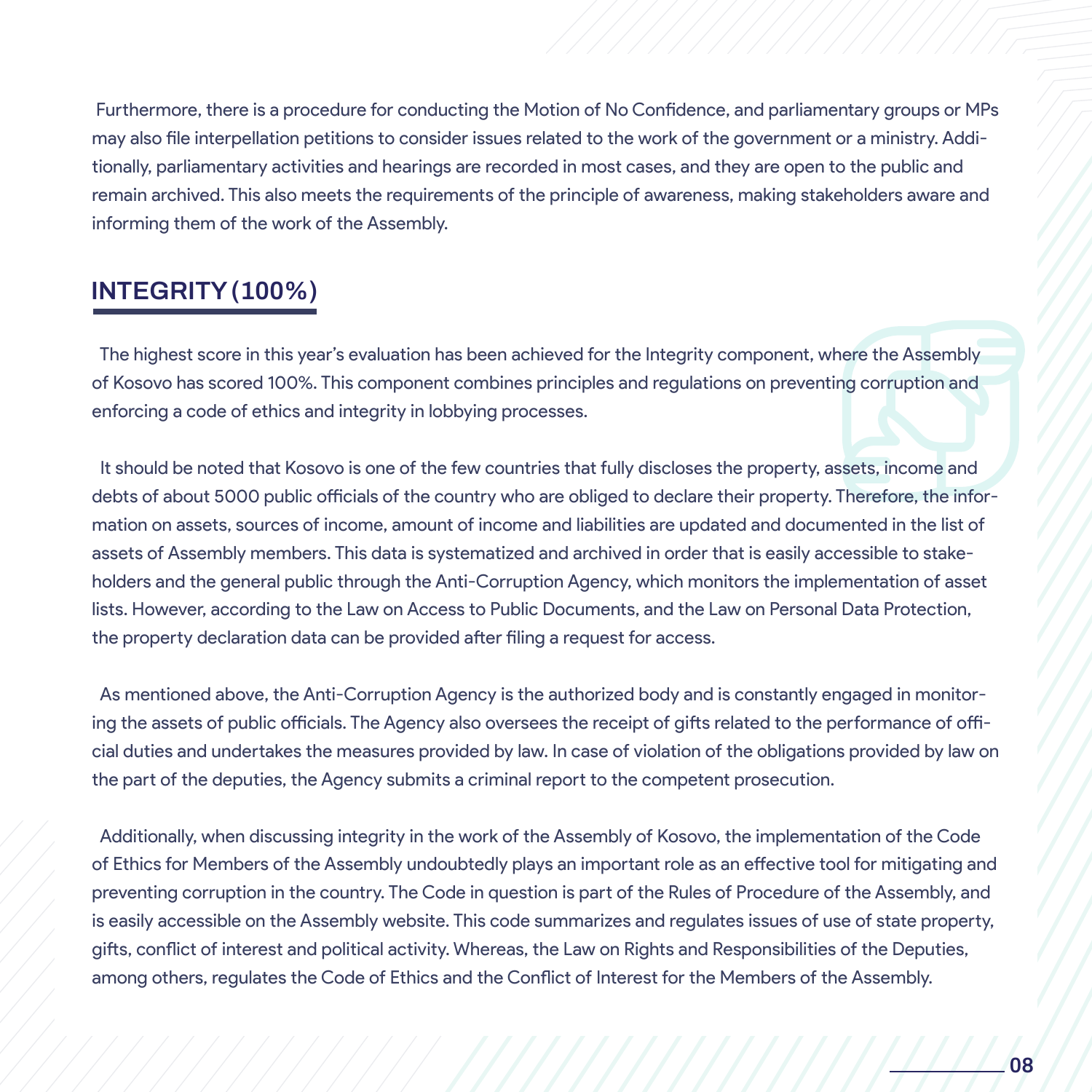When evaluating the Lobbying subcomponent, there is still no regulation in Kosovo that would disclose and define lobbying rules - as part of direct or indirect communication with public officials, political decision-makers or other representatives, which relates to the image of the country as a whole. In recent years, lobbying has become an area of increased regulation, prioritizing the issue of understanding who in particular is responsible for lobbying. Establishing clear rules for lobbying is an important step in strengthening transparency and the legal framework for fighting corruption. The rules would also define legitimate lobbying activities by distinguishing between those coming from civil society or other stakeholders.

### **TRANSPARENCY (91%)**

transparency of the Assembly is the Legislation Mo Voting data from the Assembly plenary sessions are also published on the website. Additionally, the Assembly has<br>Video broadcasts of plenary sessions, which as a whole encourage the active participation of citizens in the lative process, thus strengthening the role of the Assembly as an institution. The principle of transparency of the Assembly of Kosovo has increased from 88% to 91% from the previous monitoring. This principle includes the opening and publication of any organizational information, budget and public procurement processes on the official website. The official website of the Assembly provides easy access to laws, amendments, draft legislation, regulations, strategies, and work reports. Another factor that contributes to the transparency of the Assembly is the Legislation Monitoring System, which enables citizens and other stakeholders to be more involved in the legislative process as they are able to follow at what stage their law of interest is at. video broadcasts of plenary sessions, which as a whole encourage the active participation of citizens in the legis-

Public, thus establishing rules and procedures for staff and thir<br>the purpose of ensuring proper and effective communication. When looking at the organizational information subcomponent, the signing of the Assembly Opening Statement was highly considered, where in accordance with the statement, the Assembly has developed the Strategy for Information and Communication in the Assembly (2019-2021). Furthermore, all the data regarding the Committees of the Assembly, MPs, hearings, etc., are regularly published on the website of the Assembly. One of the most important documents that the Assembly has adopted is the Regulation on Communication with Media and Public, thus establishing rules and procedures for staff and third parties that follow the work of the Assembly, with

Regarding transparency in public procurement, the Assembly of Kosovo continues to maintain the level of transparency at an appropriate level. This is achieved by publishing public procurement procedures, bids and main procurement results through the state portal for public procurement, as provided by Law. The Assembly of Kosovo has also successfully published the final procurement plan, which can be accessed by the citizens of Kosovo.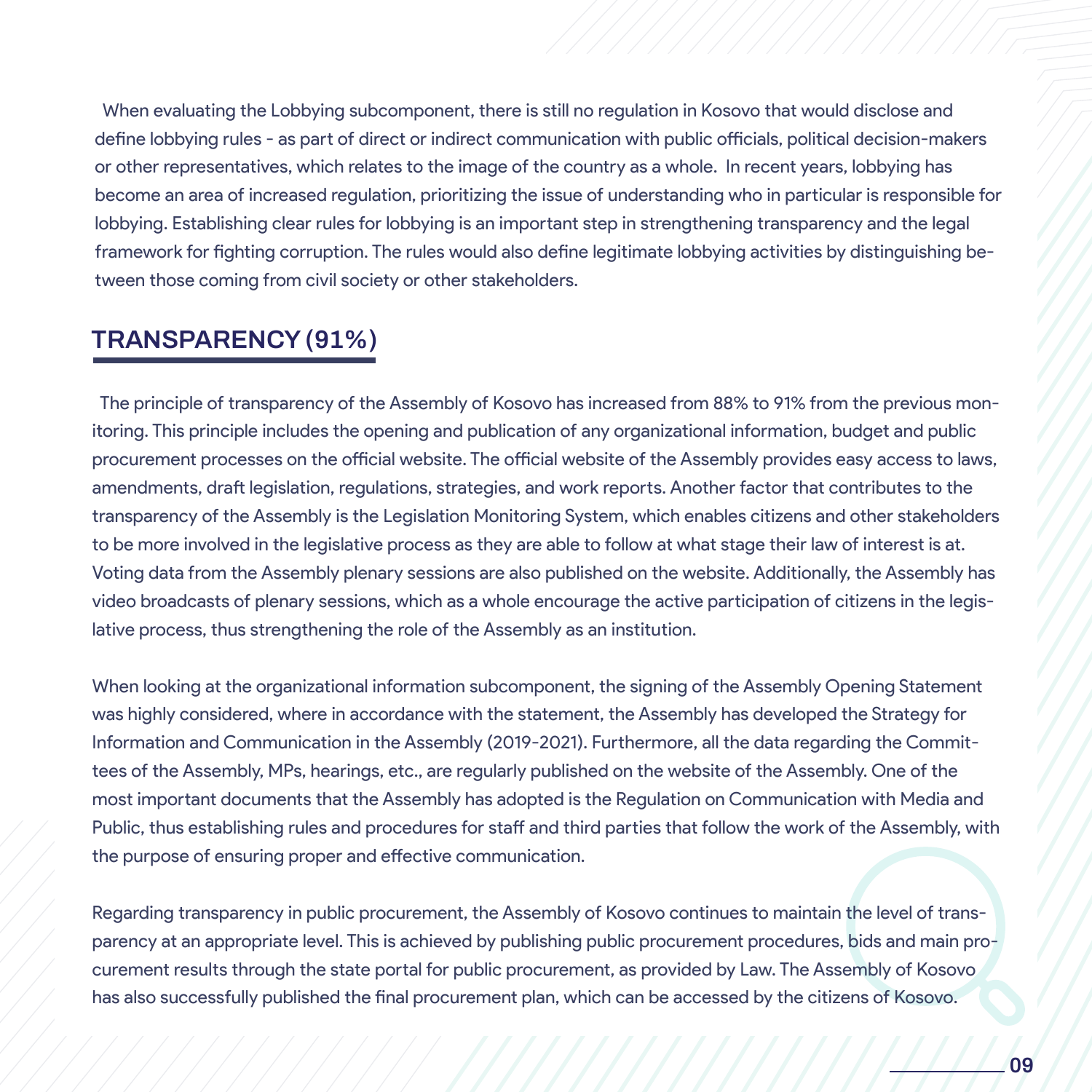The Assembly of Kosovo publishes the budget on its website, providing more detailed financial reports on a quarterly and annual basis on its expenditures. During the evaluation year, these data have continued to be published in an easily accessible and understandable format, strengthening the infrastructure of providing information in appropriate forms to the public and stakeholders.

 During the evaluation year, it remains desirable for the publication of the so-called Citizens' Budget, a budget which is recommended to be published in a format that is easily accessible and understandable to ordinary citizens. This publication would help increase the transparency of the Assembly of Kosovo regarding the State Budget, as well as contribute to increasing fiscal transparency.

#### **ENGAGING CITIZENS IN THE KOSOVO ASSEMBLY ACTIVITIES**

hensive sampling method, grouped by age, gender, ODK has continued its cooperation with UBO Consulting by researching the engagement of citizens in the work of the Kosovo Assembly. A total of 1065 citizens of the Republic of Kosovo were interviewed through the comprehensive sampling method, grouped by age, gender, ethnicity, place of residence, and family income.

From the conducted polls, the majority of respon pressed that they follow the work of<br>that they follow it a lot. These result From the conducted polls, the majority of respondents stated that they follow a little of the work of the Assembly, with 46.4% of them being women and 38.3% men. Furthermore, 26.1% of women and 37.5% of men expressed that they follow the work of the Assembly to some extent, whereas 4.1% of women and 7.9% of men said that they follow it a lot. These results may imply that citizens are not interested in learning more about the work of the Kosovo Assembly or that the work of the Assembly fails to be provided in an understandable and accessible format.

n women and 46.3% of them <mark>n</mark><br>rk of the Assembly. The larges The next question that was asked was the satisfaction of the respondents with the work of the Kosovo Assembly. Overall, it was established that most individuals are somehow satisfied with the work of the Assembly, with 43.4% of them women and 46.3% of them men. Whereas only 2.3% of women and 1.8% of men are very satisfied with the work of the Assembly. The largest percentage of those who have expressed their neutral satisfaction regarding the work of the Kosovo Assembly are between 35-44 years of age.

///////////////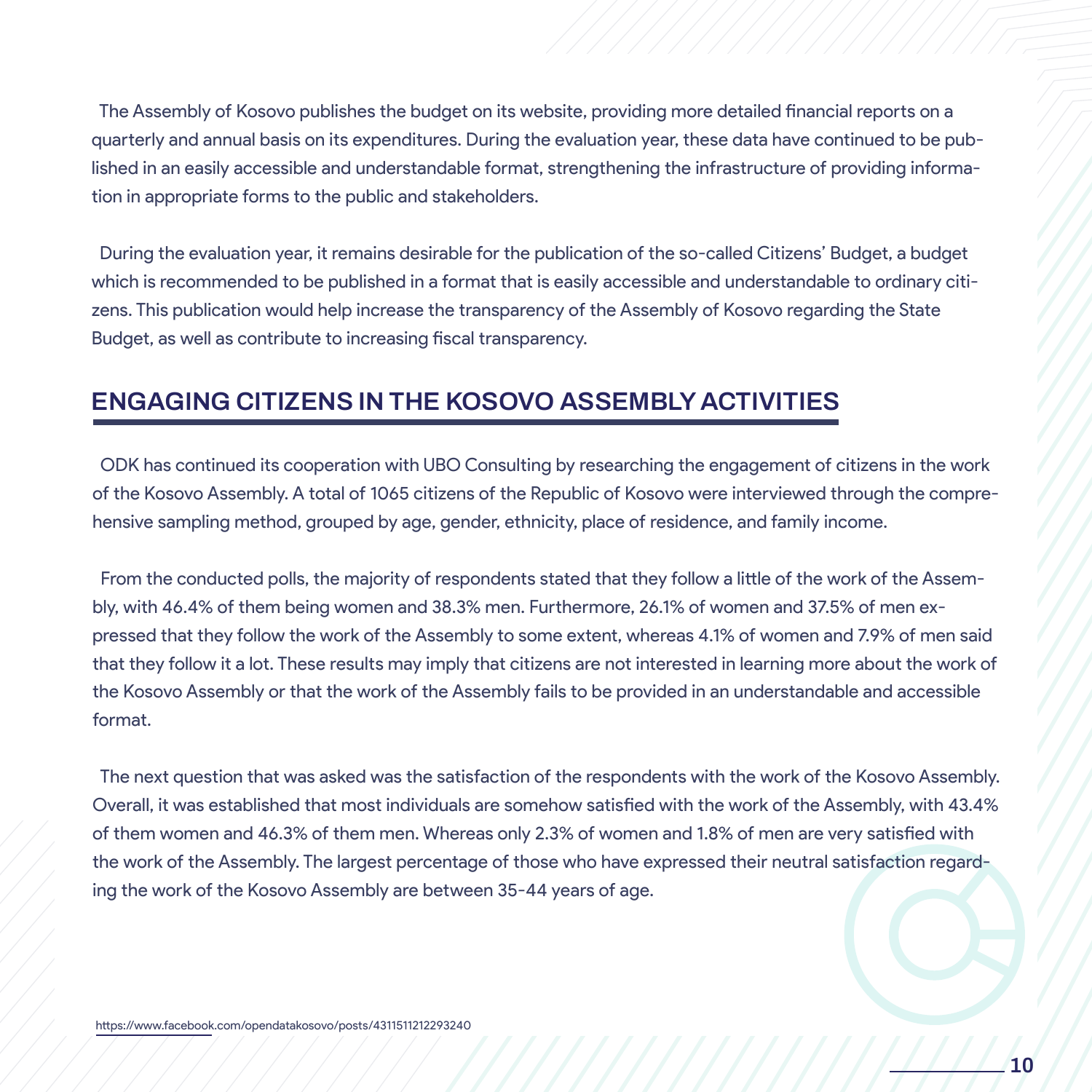#### **RECOMMENDATIONS**

#### **ACTION STEPS**

 Of the recommendations presented from the last evaluation, the good news is the fulfillment of one of them, namely the appointment of the Information and Privacy Agency Commissioner. Therefore, even during this evaluation year, in order to continue having high results in working activities, we recommend that the Assembly of Kosovo take the following steps:

• **Adopt the e-signature legislation;** 

 **• Start the implementation of the Electronic Petition System (e-petitioning);**

• Implement Regulatory Impact Assessment (RIA) mechanisms in order to provide a detailed and systematof the desired objectives of the regulation; **ic assessment of the potential impacts of a new regulation, to then assess the fulfillment and achievement of the desired objectives of the regulation;**

• Push forward a regulation of lob **• Push forward a regulation of lobbying rules;**

**• Publish the so-called Citizens' Budget, in order to increase the transparency of the Assembly regarding the State Budget component;**

**• Organize more trainings for Assembly staff in the field of access to public documents.**